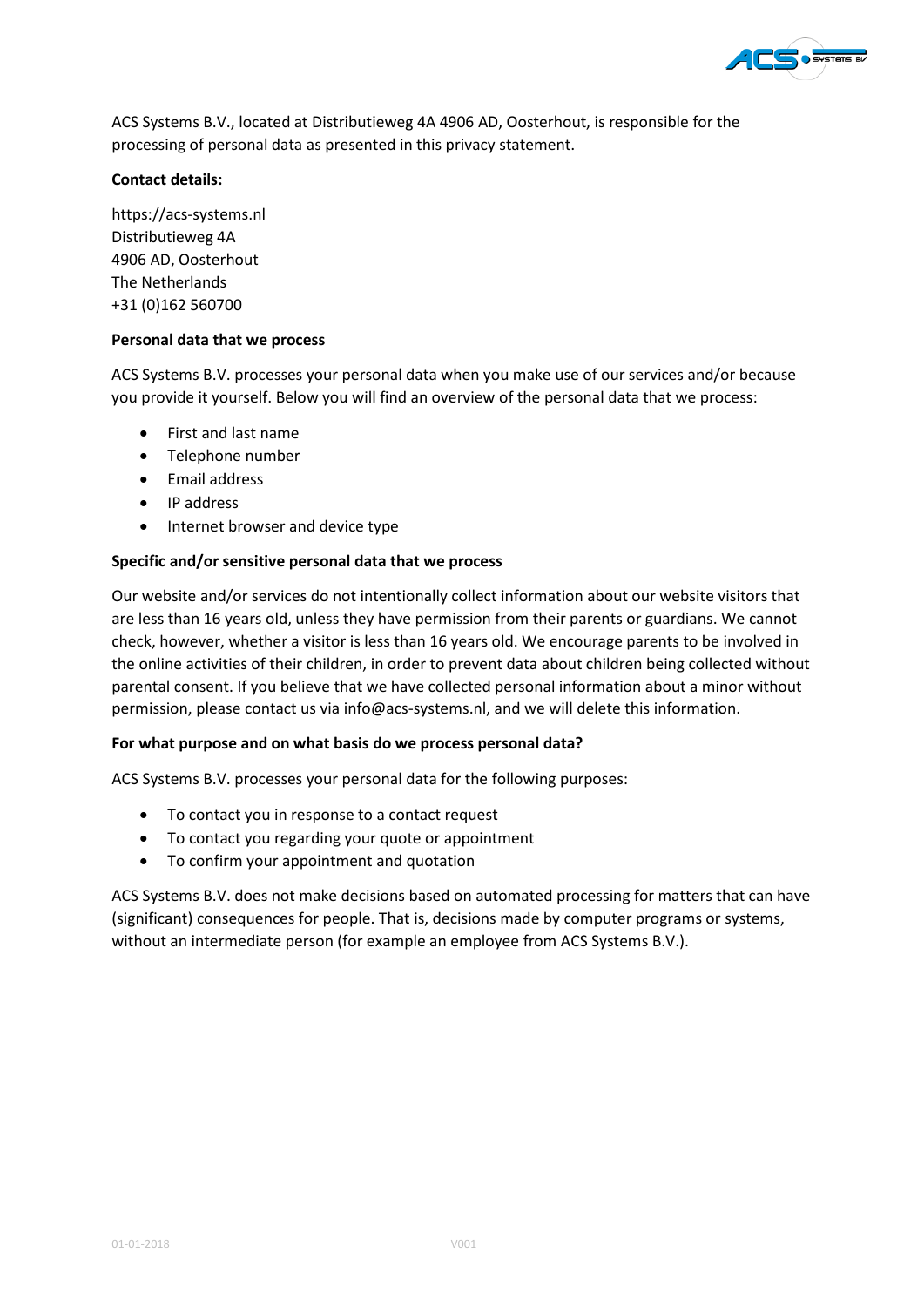

### **How long do we keep personal data?**

ACS Systems B.V. keeps your personal data only for as long as it is strictly necessary to manage the purpose for which your data is collected. We use the following retention periods for the following (categories) of personal data

- First and last name 24 months
- Telephone number 24 months
- Email address 24 months
- IP address 24 months
- Internet browser and device type 24 months

We keep this information so that we can help you correctly if you have questions or want to make use of the guarantee.

### **Sharing personal data with third parties**

ACS Systems B.V. shares exclusively with third parties and only if this is necessary for the execution of our agreement with you or to comply with a legal obligation.

### **Cookies or similar techniques that we use**

ACS Systems B.V. only uses technical and functional cookies, and analytical cookies that do not infringe on your privacy. A cookie is a small text file that is stored on your computer, tablet or smartphone when you first visit this website. The cookies we use are necessary for the technical operation of the website and your ease of use. They ensure that the website works properly and remembers your preferences, for example. We also optimise our website with this. You can opt out of cookies by setting your internet browser so that it does not store cookies any more. In addition, you can also delete all information previously saved via the settings of your browser.

#### **View, modify or delete data**

You have the right to view, correct or delete your personal data. You also have the right to withdraw your consent to data processing or to object to the processing of your personal data by ACS Systems B.V., and you have the right to data portability. This means that you can submit a request to send you the personal data we have about you, in a computer file, or another organisation mentioned by you. You can send a request for inspection, correction, deletion, data transfer of your personal data or request for cancellation of your consent or objection to the processing of your personal data to info@acs-systems.nl. To ensure that the request for access has been made by you, we ask you to send a copy of your ID with the request. On the copy of your passport photo, make the MRZ (machine readable zone, the strip with numbers at the bottom of the passport), passport number and identity card number black. This is to protect your privacy. We will respond as quickly as possible to your request, but within four weeks. ACS Systems B.V. wishes to point out that you have the option to file a complaint with the national watchdog at https://autoriteitpersoonsgegevens.nl. That can be done via the following link: [https://autoriteitpersoonsgegevens.nl/nl/contact-met-de](https://autoriteitpersoonsgegevens.nl/nl/contact-met-de-autoriteit-persoonsgegevens/tip-ons)[autoriteit-persoonsgegevens/tip-ons](https://autoriteitpersoonsgegevens.nl/nl/contact-met-de-autoriteit-persoonsgegevens/tip-ons) . The Dutch Personal Data Authority is reachable at 0900 - 2001 201 (NL) or (+31) - (0)70 - 888 85 00. Non-Dutch customers can also turn to this data protection authority for complaints or questions.

#### **How we protect personal data**